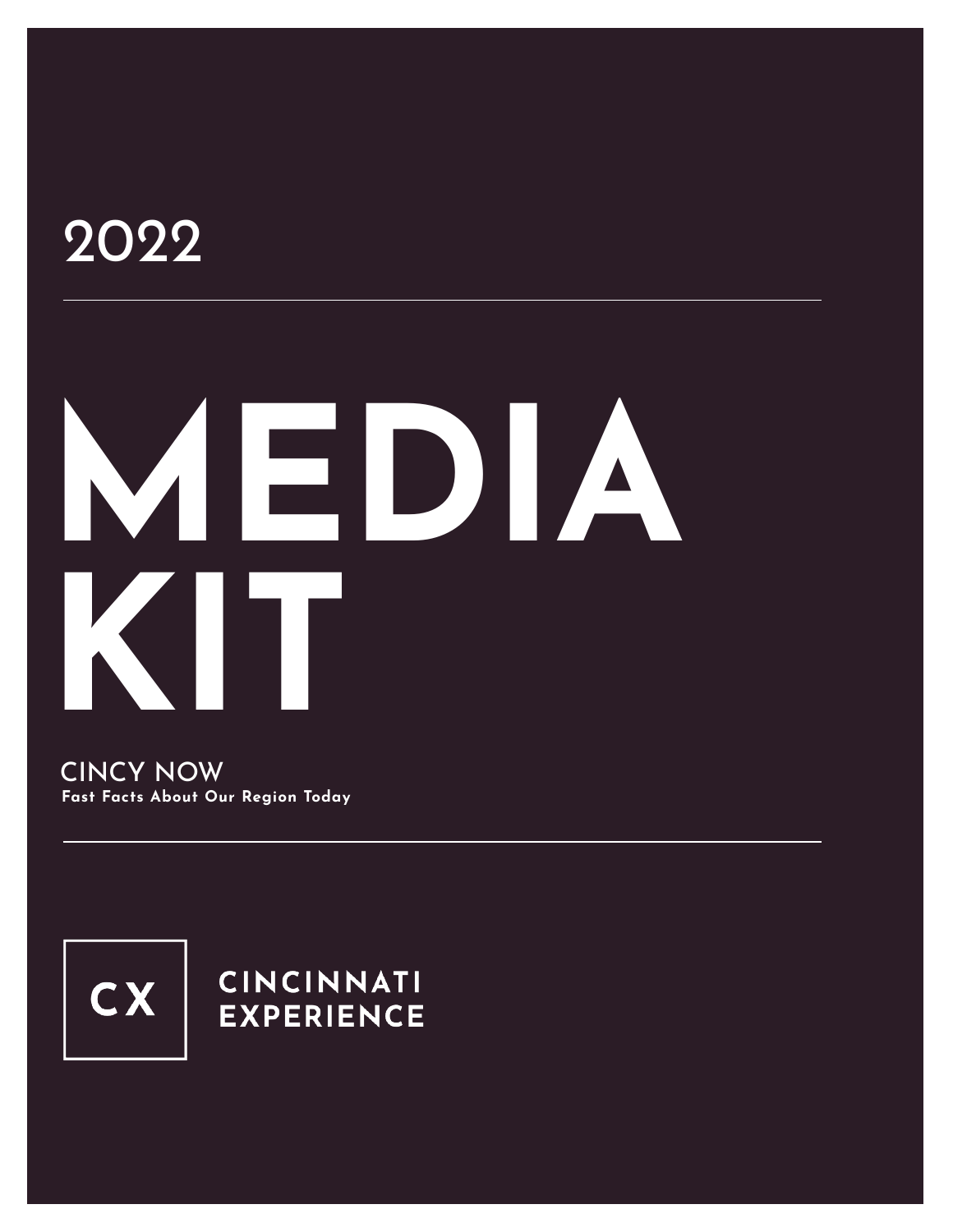

### **CINCINNATI EXPERIENCE**

# CINCY'S QUICK DEMOGRAPHIC STATS

Cincy is thriving, and we've got the numbers to prove it!





The Cincy region's population includes southwest Ohio, northern Kentucky, and southeastern Indiana, with diverse & ecclectic neighborhoods from urban to rural.

The percent of Cincy's population growth between 2014- 2017 due to immigrants. We are one of 31 metro areas in the US in which immigrants made up all growth in Main Street business ownership between 2000-2013.

## **LARGEST METROPOLITAN AREA IN OH & KY**

Our 15-county MSA is the largest metro area in both states.

Learn more about Cincy's diversity and inclusivity

**[RIGHT HERE.](https://www.cincinnatiexperience.com/topics/diversity-inclusion/)**

# STUDYING IN CINCY | WORKING IN CINCY

### **22 Colleges and Universities**

In the Cincy Region, including the University of Cincinnati, which has over 300 majors, over 46,000 students, and a world-renowned co-op program.

# **35.4%**

of our population has a bachelor's degree or greater

# **13.5%**

of our population has a graduate or professional degree.

- Cincy boasts a labor force of 1,170,655.
- 23% of our population works in Eds and Meds, while 14% work in manufacturing, and another 12% work in professional, scientific, and management positions.
- Cincy has seven Fortune 500 companies, the 19th most of any metropolitan area. Ohio has 24, the fifth most of any state.
- Cincy has the 27th largest GDP in the US, coming in at  $$153$  billion. It is the largest GDP of any metropolitan area in Ohio or Kentucky.
- We have 1,081,867 jobs in our region, 47.7% of which pay more than  $$3,333$  per month.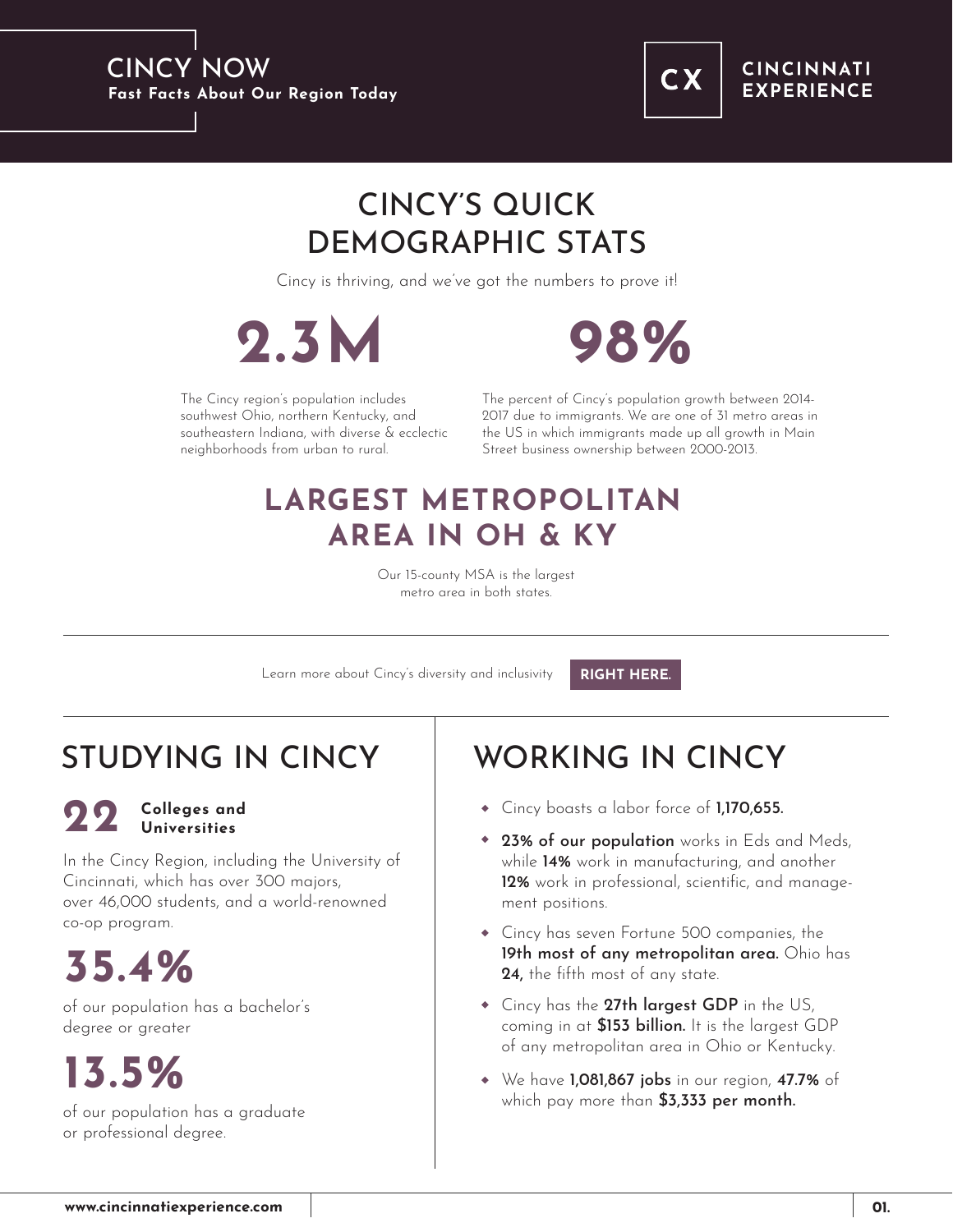

**CINCINNATI EXPERIENCE** 

# TRAVELING IN AND AROUND CINCY



CVG is the 6th busiest cargo airport by total weight of landed cargo - with 7.2 billion pounds landed annually.

Each day, over 185,000 workers commute into our region from elsewhere, many from the neighboring Dayton metropolitan area.

# RANKING CINCY

## **OUR TOP-OF-THE-CHARTS MOMENTS**

Don't take our word for it! Cincy consistently wins awards and tops lists in every category, from parks to chefs to arts to music.

[Best places in North America to live and work as a moviemaker 2022](https://www.moviemaker.com/best-places-to-live-and-work-as-a-moviemaker-in-2022/) - Moviemaker Magazine

[Cincinnati ranks No.11 top places to visit in 2021](https://www.travelandleisure.com/trip-ideas/best-places-to-travel-in-2021?fbclid=IwAR0pMguJBb6w3W9tODgzJSdJlzOjryhilntVQy-q_Ml52fkxna6-MCCZZyY) – Travel + Leisure

[Top 21 places to learn about Black History](https://redtri.com/places-to-learn-about-black-history-with-kids/slide/1) - Red Tricycle

[Cincinnati ranks No. 5 as best U.S. cities for public parks](https://www.axios.com/parks-best-and-worst-cities-717cb9a3-b3c4-471c-a634-a5c1e1309a9b.html) - Axios (Trust for Public Land)

[Cincinnati Ranks No.2, Best Cities in the Country for Street Art](https://www.10best.com/awards/travel/best-city-for-street-art/) – USA Today

[Cincinnati Ranks No.1 Best City for Beer Drinkers](https://smartasset.com/checking-account/best-cities-for-beer-drinkers-2020) – Smartasset

[Cincinnati Ranks #9 Cities Where Tech Strength Defies Pandemic](https://www.linkedin.com/pulse/programmed-win-10-cities-where-tech-strength-defied-pandemic-anders/?published=t) – LinkedIn

[Cincinnati Ranks No.4 Best Cities for Recreation in the Country](https://wallethub.com/edu/best-worst-cities-for-recreation/5144) - WalletHub

[Cincinnati Ranks No. 4 Best Cities for Barbecue](https://www.lawnstarter.com/blog/studies/best-bbq-cities/) - Lawnstarter

[Cincinnati ranks among top cities for STEM professions](https://www.bizjournals.com/cincinnati/news/2020/01/24/cincinnati-ranksamong-top-cities-for-stem.html) – WalletHub

[Cincinnati Art Museum Ranks No.4, Best Free Museum in The Country](https://www.10best.com/awards/travel/best-free-museum/) – USA Today

[National Underground Railroad Free Center Ranks No. 2, Top History Museum in the Country](https://www.10best.com/awards/travel/best-history-museum-2021/) – USA Today

And there's much more where that came from - check out [cincinnatiexperience.com](https://www.cincinnatiexperience.com/) for more info about our Cincy highlights!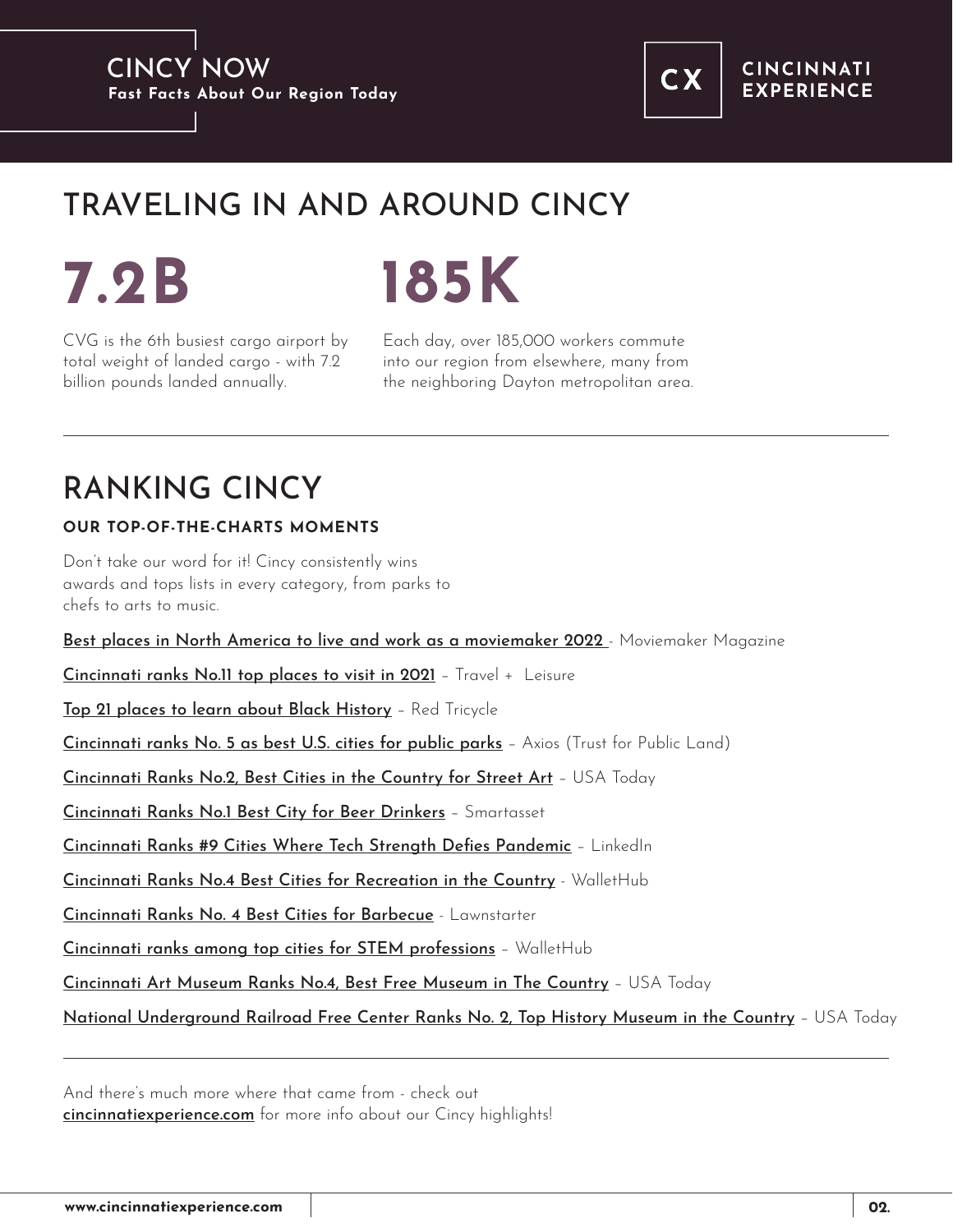

# CINCY'S FAMOUSLY LOW COST OF LIVING

The value of living here is high, but the costs are low - allowing for a diverse population to truly thrive in the Cincy area. Let's take a quick look at a few typical costs in the area…

| YOUR CINCINNATI SHOPPING LIST                                                                                  | HOW MUCH IT COSTS IN CINCINNATI       |
|----------------------------------------------------------------------------------------------------------------|---------------------------------------|
| Pizza (11"-12" thin crust cheese pizza. Pizza<br>Hut or Pizza Inn where available)                             | \$10.12                               |
| Yoga Class                                                                                                     | \$12.20                               |
| Coffee                                                                                                         | \$4.28                                |
| Sushi (online ordering comparison,<br>not from C2ER)                                                           | \$8.31                                |
| Uber Prices - Uber Black from<br>Airport to Downtown                                                           | \$47.56 (Tuesday Afternoon, 26 miles) |
| Traffic Time                                                                                                   | <b>24.9 minz</b>                      |
| Apartment (Two bedroom, unfurnished,<br>excluding all utilities except water, 11/2 or 2<br>baths, 950 sq. ft.) | \$971                                 |
| Cost of beer Heineken's, 6-pack, 12-oz. con-<br>tainers, excluding any deposit)                                | \$8.87                                |
| Green Space/Parks Per Capita                                                                                   | 1.5 acres green space per person      |
| Movie Ticket                                                                                                   | \$14.06                               |
| Tank of Gas (@ 10 gals) / cost per gallon                                                                      | \$2.677 / \$26.77                     |
| Vet visit cost (Annual exam, 4-year-old dog,<br>take care of your fur baby)                                    | \$47.53                               |